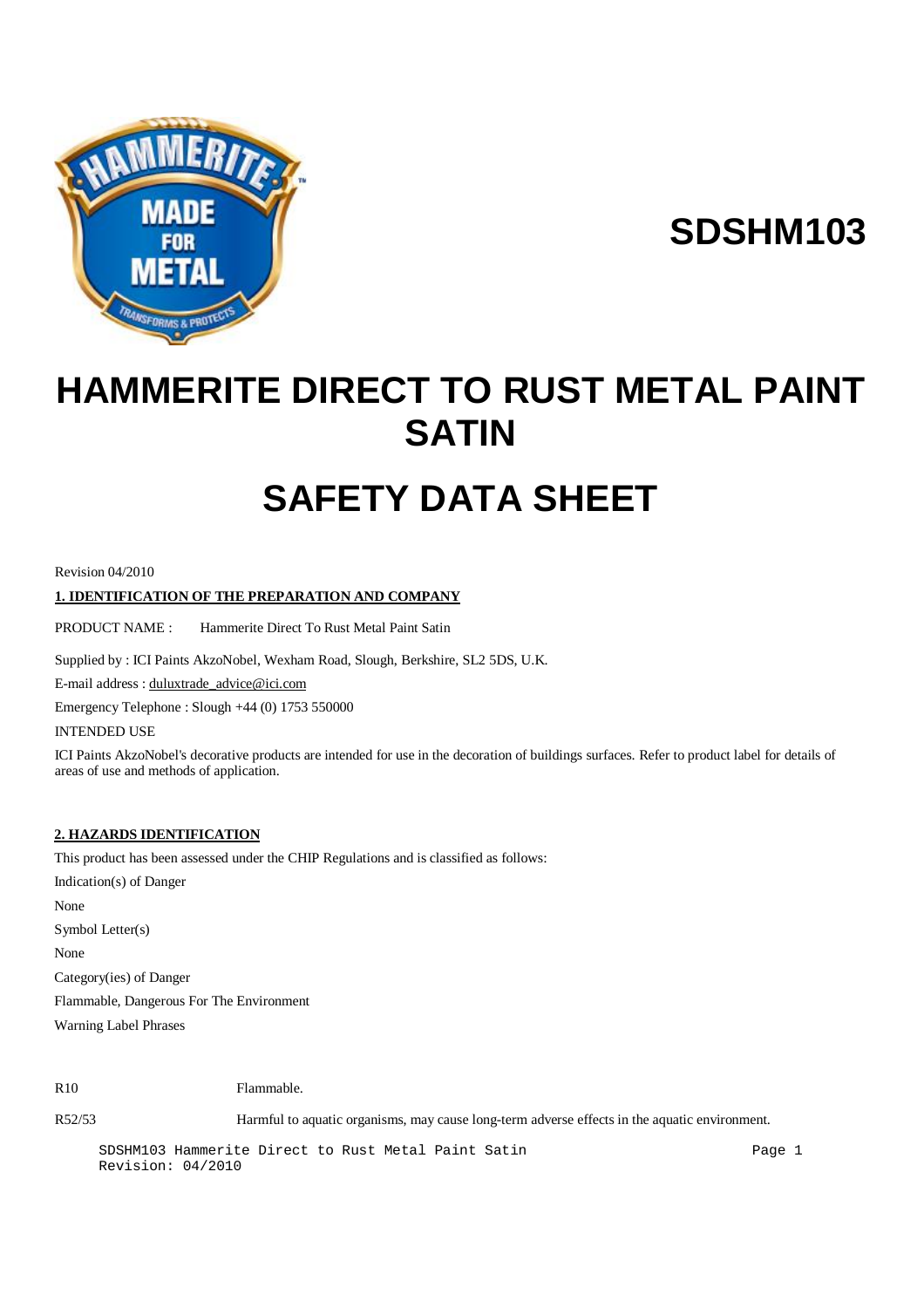R66 Repeated exposure may cause skin dryness or cracking.

Contains COBALT CARBOXYLATE, ETHYL METHYL KETOXIME. May produce an allergic reaction.

Information on Occupational Exposure Limits is given in Section 8.

#### **3. COMPOSITION/INFORMATION ON INGREDIENTS**

Substances presenting a physico-chemical, health or environmental hazard within the meaning of the CHIP Regulations or which are assigned occupational exposure limits.

| EC No.    | CAS No.    | <b>HAZARDOUS INGREDIENTS</b>                      | $\%$           | <b>CLASSIFICATION</b> |                              |                 |
|-----------|------------|---------------------------------------------------|----------------|-----------------------|------------------------------|-----------------|
| 265-150-3 | 64742-48-9 | NAPHTHA (PETROLEUM),<br><b>HYDROTREATED HEAVY</b> | 25-50          | Xn                    | R <sub>10</sub> -65-66       |                 |
| 231-944-3 | 7779-90-0  | ZINC PHOSPHATE PIGMENT                            | $1.0 - 2.5$ N  |                       | R50/53                       |                 |
| 265-150-3 | 64742-48-9 | NAPHTHA (PETROLEUM),<br><b>HYDROTREATED HEAVY</b> | $1.0 - 2.5$ Xn |                       | R <sub>65</sub> -66          |                 |
| 271-376-3 | 68551-41-7 | CALCIUM CARBOXYLATE                               | $1.0 - 2.5$ Xi |                       | R36/38                       |                 |
| 202-496-6 | 96-29-7    | ETHYL METHYL KETOXIME                             | < 1.0          | Xn                    | R <sub>21</sub> -40-41-43    | Carc. Cat.<br>3 |
|           |            | <b>COBALT CARBOXYLATE</b>                         | < 1.0          | N. Xn                 | R <sub>22</sub> -38-43-51/53 |                 |

Note: The text for R phrase codes shown above (if any) is given in section 16.

Note: 'EC Number' if quoted is the EINECS or ELINCS number.

#### **4. FIRST-AID MEASURES**

In all cases of doubt, or where symptoms persist, seek medical attention. Never give anything by mouth to an unconscious person.

INHALATION: Remove to fresh air, keep patient warm and at rest. If breathing is irregular or stopped administer artificial respiration. Give nothing by mouth. If unconscious place in the recovery position. Seek medical advice.

EYE CONTACT: Remove contact lenses. Irrigate copiously with clean, fresh water for at least 10 minutes, holding lids apart. Seek medical advice.

SKIN CONTACT: Remove contaminated clothing, wash skin thoroughly with soap and water, or use a proprietary skin cleanser. Do not use solvents or thinners. Seek medical advice if symptoms persist.

INGESTION: If accidentally swallowed, DO NOT INDUCE VOMITING. Keep at rest and obtain medical attention.

## **5. FIRE-FIGHTING MEASURES**

Extinguishing media: Recommended - alcohol resistant foam, CO2, powders.

Not to be used - waterjet.

Recommendations : Fire will produce dense black smoke. Exposure to decomposition products may cause a health hazard. Fire fighters should wear self-contained breathing apparatus.

Closed containers exposed to fire should be cooled with water. Do not allow run-off from fire-fighting to enter drains or water-courses.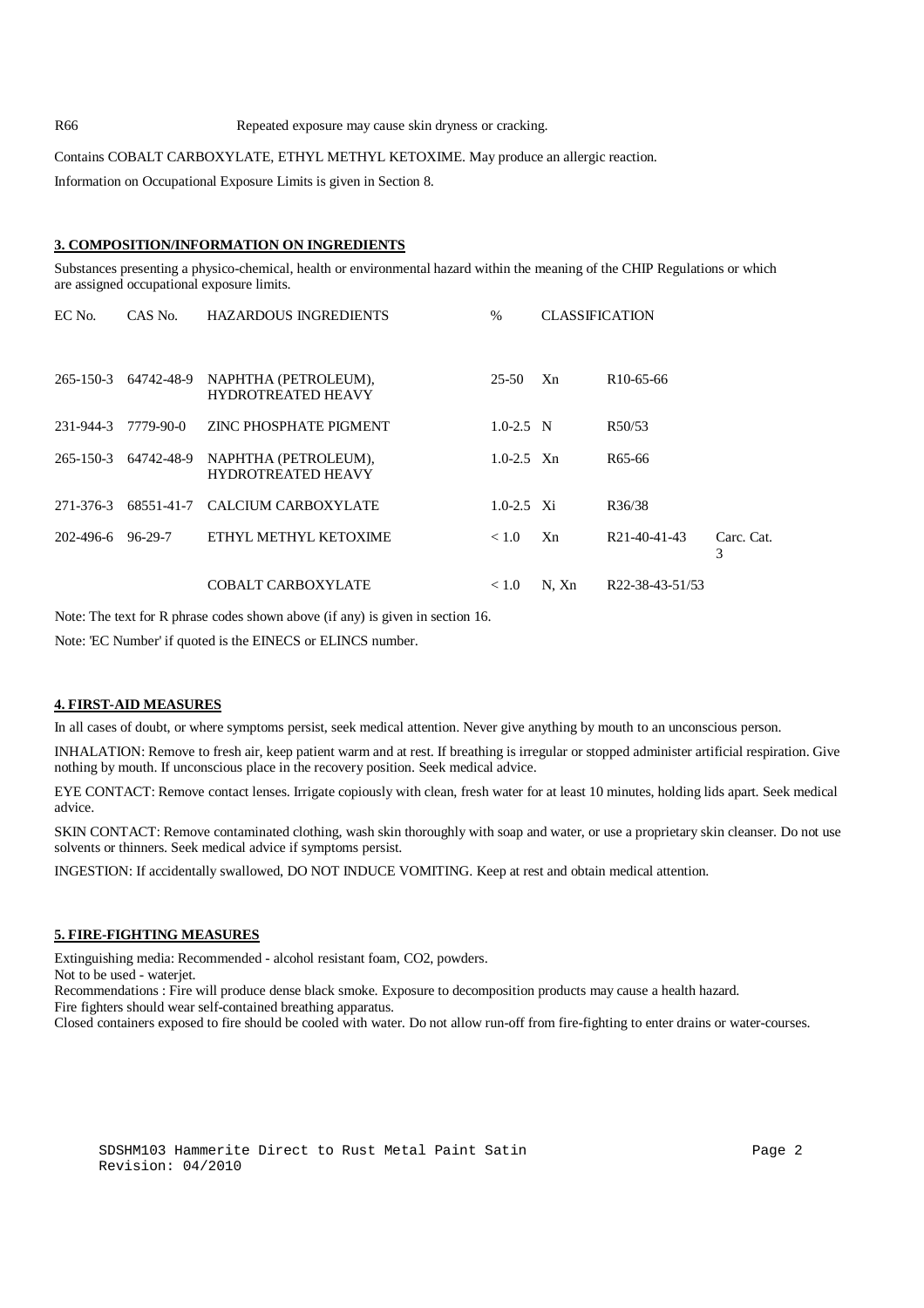## **6. ACCIDENTAL RELEASE MEASURES**

Exclude non-essential personnel.

Exclude sources of ignition and ventilate the area. Avoid breathing vapours. Refer to protective measures listed in section 8. Contain and collect spillage with non-combustible absorbent materials, eg sand, earth, vermiculite or diatomaceous earth, and place in container for disposal according to local regulations (see section 13). Do not allow to enter drains or watercourses. Clean preferably with a detergent; avoid use of solvents. If the product enters drains or sewers, immediately contact the local water company; in the case of contamination of streams, rivers or lakes, the relevant environment agency.

## **7. HANDLING AND STORAGE**

Persons with a history of skin sensitisation problems which are related to substances listed in section 3 of this safety data sheet should only be employed in processes in which this product is used under appropriate medical supervision.

HANDLING CONDITIONS: Vapours are heavier than air and may spread along floors. They may form explosive mixtures with air. Prevent the creation of flammable or explosive concentrations of vapour in air and avoid vapour concentrations higher than the occupational exposure limits. In addition, the product should only be used in areas from which all naked lights and other sources of ignition have been excluded. Electrical equipment should be protected by the appropriate standard. Keep the container tightly closed. Exclude sources of heat, sparks and open flame. Non-sparking tools should be used. Avoid skin and eye contact. Avoid the inhalation of vapour and mist. Smoking, eating and drinking should be prohibited in storage and use areas. For personal protective equipment see Section 8. Always keep in containers made of the same material as the supply container, or in containers that are compatible with the product. The accumulation of contaminated rags may result in spontaneous combustion. Good housekeeping standards and regular safe removal of waste materials will minimise the risks of spontaneous combustion and other fire hazards.

STORAGE CONDITIONS: Observe the label precautions. Store in a cool, dry, well ventilated place away from sources of heat, ignition and direct sunlight. No smoking. Prevent unauthorised access. Containers which are opened should be properly resealed and kept upright to prevent leakage. Do not use or store any paint container by hanging on a hook.

The Manual Handling Operations Regulations 1993 may apply to the handling of certain Paint Products. Products packed in containers of 5 litres and above will be marked with a guide weight; refer to these weights when carrying out an assessment.

For flash points between 21 and 32 degrees Celsius store in accordance with the Highly Flammable Liquids and Liquefied Petroleum Gas Regulations 1972.

The principles contained in the HSE guidance note Storage of Packaged Dangerous Substances, should be observed when storing this product. Store separately from oxidising agents, strongly alkaline and strongly acidic materials, amines, alcohols and water.

SPECIFIC USE(s): Where applicable refer to the product label and literature for the application and use instructions.

## **8. EXPOSURE CONTROLS/PERSONAL PROTECTION**

EXPOSURE LIMIT VALUES

| HAZARDOUS INGREDIENT                                                                                                                                                                                                           | LTEL (8hr<br>TWA) ppm | $LTEL$ ( $8hr$<br>TWA) $mg/m3$ mins) ppm | STEL(15) | STEL(15)<br>mins) $mg/m3$ | <b>Notes</b> |        |
|--------------------------------------------------------------------------------------------------------------------------------------------------------------------------------------------------------------------------------|-----------------------|------------------------------------------|----------|---------------------------|--------------|--------|
| NAPHTHA (PETROLEUM), HYDROTREATED<br><b>HEAVY</b>                                                                                                                                                                              |                       | 1000                                     |          |                           | <b>OEL</b>   |        |
| NAPHTHA (PETROLEUM), HYDROTREATED<br><b>HEAVY</b>                                                                                                                                                                              |                       | 1000                                     |          |                           | <b>OEL</b>   |        |
| ETHYL METHYL KETOXIME                                                                                                                                                                                                          | 3                     | 10                                       |          |                           | <b>SUP</b>   |        |
| <b>COBALT CARBOXYLATE</b>                                                                                                                                                                                                      |                       | 0.1                                      |          |                           | <b>WEL</b>   |        |
| OEL - Occupational Exposure Limits<br>WEL - Workplace Exposure Limit<br>SUP - Manufacturer's recommended Limit<br>LTEL - Long-term Exposure Limit.<br>TWA - Time weighted Average<br>STEL - Short term Exposure Limit (15mins) |                       |                                          |          |                           |              |        |
| SDSHM103 Hammerite Direct to Rust Metal Paint Satin<br>Revision: 04/2010                                                                                                                                                       |                       |                                          |          |                           |              | Page 3 |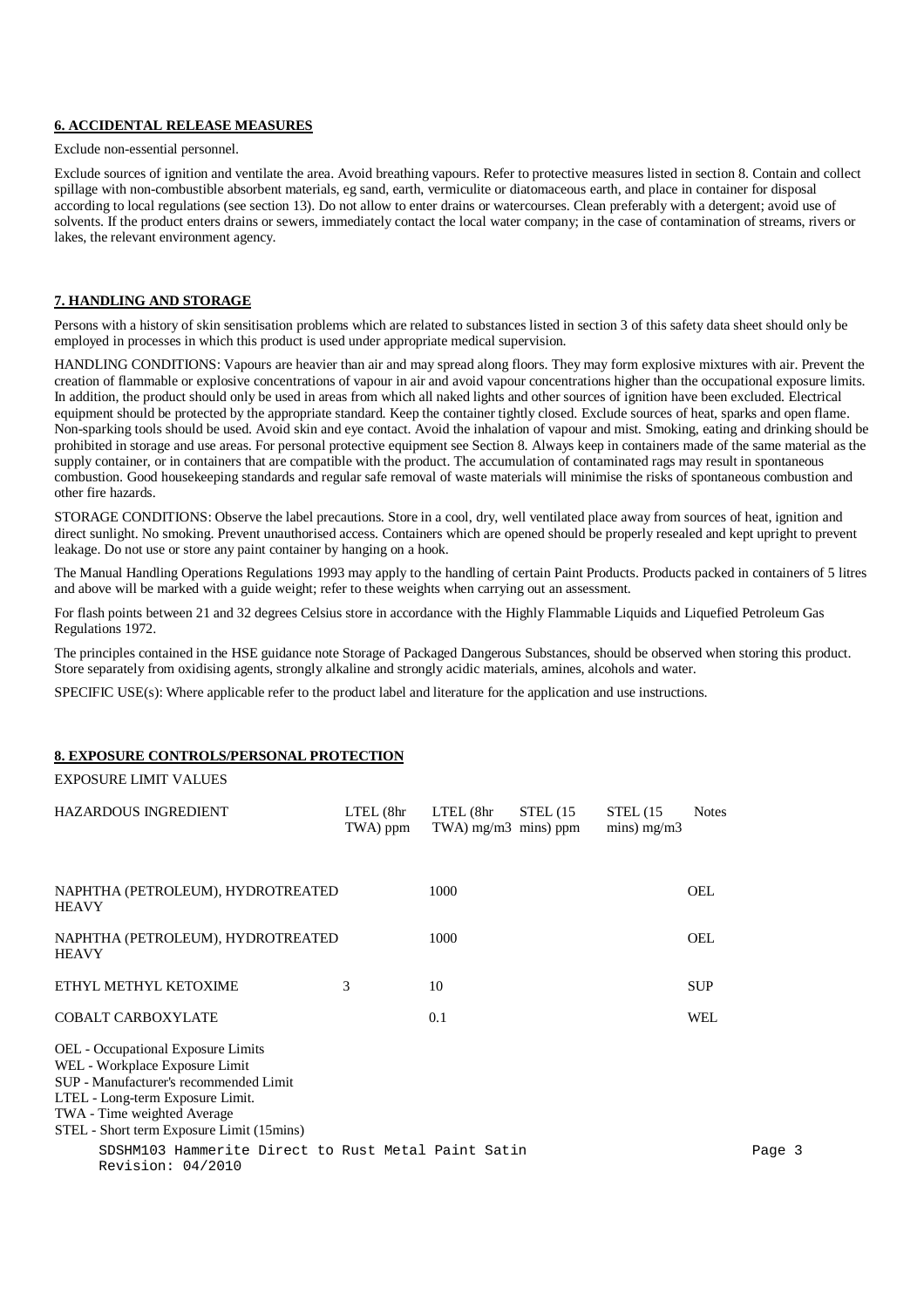sk - Risk of absorption through unbroken skin

- sen Respiratory sensitiser
- rd Figure quoted is for Respirable dust
- id Figure quoted is for Inhalable dust

Further guidance on WELs and OELs, and on occupational exposure to harmful materials (including mixed exposures) is given in HSE Guidance Note EH40.

#### EXPOSURE CONTROLS

Before commencing work, ensure that a COSHH Assessment has been carried out. All personal protective equipment, including respiratory protective equipment, used to control exposure to hazardous substances must be selected to meet the requirements of local regulations.

RESPIRATORY PROTECTION: Avoid the inhalation of vapour, particulates and spray mist. Where reasonably practicable, this should be achieved by the use of local exhaust ventilation and good general ventilation. If this is not sufficient to maintain concentrations of particulates and solvent vapour below the occupational exposure limit, respiratory protection must be worn.

The selection of respiratory equipment should be in accordance with BS 4275. Recommendations for the selection, use and maintenance of Respiratory Equipment, and the current certificates of approval are issued annually by the Health and Safety Executive.

For solvent-based products, consider using water-based products as alternatives, where equivalent products exist. Work only in places of good ventilation. Inside always keep doors and windows fully open during application and drying. When applying solvent-based products by brush or roller to large surface areas inside, or using in small confined spaces, the wearing of air supplied breathing apparatus will be necessary except that when applying for short periods only, a cartridge mask may be worn providing the filter is changed regularly. Do not spray any product unless directed to do so on the container. The principal hazards associated with paint spraying are health hazard from inhalation of vapours and spray mist, and fire risk. When applying water-based paints by spray inside or in confined spaces, wearing a cartridge mask of Assigned Protection Factor 40 x OEL for particulates is recommended. This should be confirmed by your COSHH assessment. Contact your merchant about masks. When applying solvent-based paints by spray, in case of insufficient ventilation, the wearing of air-fed respiratory equipment will always be necessary. Refer to your COSHH assessment. When spraying solvent based products it is possible to build up an explosive or flammable atmosphere: refer to Guidance Note EH9 from the HSE or advice on good practice. All respiratory equipment must be suitable for the purpose and meet an appropriate standard approved by the HSE. Refer to BS4275

HAND PROTECTION: Wear suitable gloves for protection against materials in section 3.

When skin exposure may occur, advice should be sought from glove suppliers on appropriate types and usage times for this product. The instructions and information provided by the glove supplier on use, storage, maintenance and replacement must be followed.

EYE PROTECTION: Eye protection designed to protect against liquid splashes should be worn.

SKIN PROTECTION: Cotton or cotton/synthetic overalls or coveralls are normally suitable. Grossly contaminated clothing should be removed and the skin washed with soap and water or a proprietary skin cleaner.

FLATTING: Protective gloves should be worn to avoid the risk of skin irritation. When surfaces are to be prepared for painting, account should be taken of the age of the property and the possibility that lead pigmented paint might be present. There is a possibility that ingestion or inhalation of scrapings or dust arising from the preparation work could cause health effects As a working rule you should assume that this will be the case if the age of the property is pre 1960.

Where possible wet flatting or chemical stripping methods should be used with surfaces of this type to avoid the creation of dust. When dry flatting cannot be avoided, and effective local exhaust ventilation is not available, it is recommended that a dust respirator is worn, that is approved for use with lead dusts, and its type selected on the basis of the occupational hygiene (COSHH) assessment, taking into account the occupational hygiene exposure standard for lead in air. Furthermore, steps should be taken to ensure containment of the dusts created, and that all practicable measures are taken to clean up thoroughly all deposits of dusts in and around the affected area.

The Control of Lead at Work approved code of practice 1998 (ISBN 0 71 7615065) should be consulted for advice on protective clothing and personal hygiene precautions.

Care should also be taken to exclude visitors, members of the household and especially children from the affected area, during the actual work and the subsequent clean up operations.

All scrapings, dust, etc. should be disposed of by the professional painting contractor as Special (Hazardous) Waste, with the relevant documentation under The Special Waste Regulations 1996 plus amendment 2001, The Environmental Protection (Duty of Care) Regulations 1991, The Controlled Waste Registration of Carriers and Seizure of Vehicles Regulations 1991 plus amendment 1998 and the Controlled Waste Regulations 1992 plus amendment 1993.

Dry sanding, flame cutting and/or welding of the dry paint film may give rise to dust and/or hazardous fumes. Wet sanding should be used wherever possible. If exposure cannot be avoided by the provision of local exhaust ventilation, suitable respiratory protective equipment should be used.

Extra precautions will need to be taken when burning off old lead based paints (See above - "Flatting" for relevance to work on

SDSHM103 Hammerite Direct to Rust Metal Paint Satin Page 4 Revision: 04/2010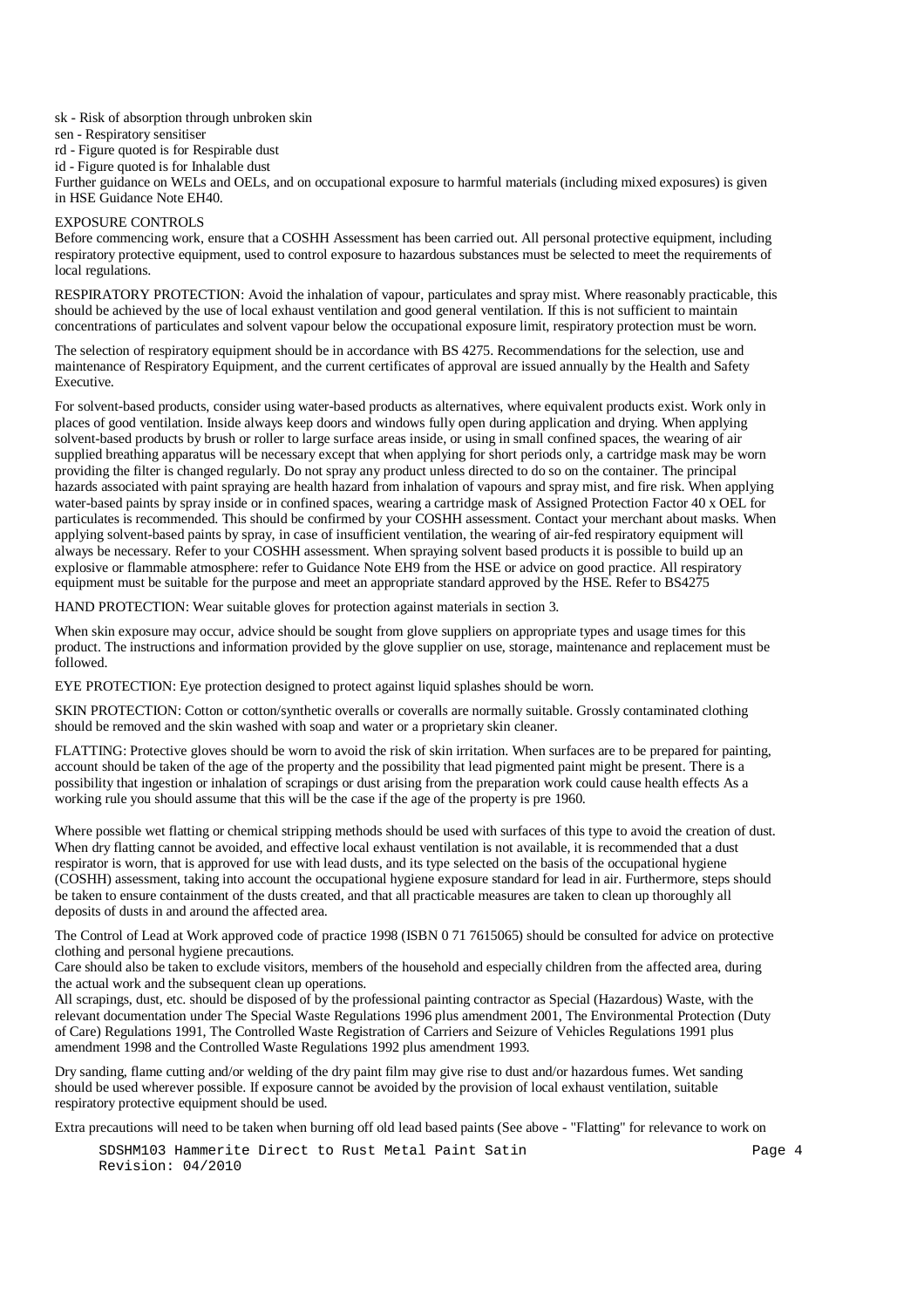older property, ie pre 1960) as fumes containing lead will be produced.

It is recommended that a respirator, approved for use with particulate fumes of lead is selected on the basis of the occupational hygiene (COSHH) assessment, taking into account the occupational hygiene exposure standard for lead in air. Similar precautions to those given above under the Flatting section should be taken with reference to protective clothing, disposal of scrapings and dusts, and exclusion of other personnel and especially children from the building during actual work and the subsequent clean up operations.

ENVIRONMENTAL EXPOSURE CONTROLS: See section 12 for detailed information.

## **9. PHYSICAL AND CHEMICAL PROPERTIES**

| Physical State:    | Liquid         |                 |
|--------------------|----------------|-----------------|
| Flash Point:       | $32 - 35$      | $\rm ^{\circ}C$ |
| Specific Gravity:  | 0.972          |                 |
| Water Miscibility: | N <sub>0</sub> |                 |
| pH:                | No Information |                 |
| Viscosity:         | >100           | (ISO 6mm Range) |
|                    |                |                 |

Initial Boiling Point in °C : 150

Explosion limits: Lower - approx. 0.8% Upper - no information

## **10. STABILITY AND REACTIVITY**

CONDITIONS TO AVOID: Extremes of temperature.

To prevent the creation of flammable concentrations of vapour in air, good natural ventilation, and if necessary, local exhaust ventilation, should be provided. The accumulation of dry overspray, contaminated rags, etc may result in spontaneous combustion. Good housekeeping standards plus the regular and safe removal of waste materials will minimise the risk.

MATERIALS TO AVOID: Keep away from oxidising agents, strongly alkaline and strongly acidic materials in order to avoid exothermic reactions.

HAZARDOUS DECOMPOSITION PRODUCTS: When exposed to high temperatures may produce hazardous decomposition products such as carbon monoxide and dioxide, smoke and oxides of nitrogen.

#### **11. TOXICOLOGICAL INFORMATION**

There is no data available on the product itself. The product has been assessed following the conventional method in the CHIP Regulations and is classified for toxicological hazards accordingly. This takes into account, where known, delayed and immediate effects and also chronic effects of components from short-term and long-term exposure by oral, inhalation and dermal routes of exposure and eye contact. See Sections 2 and 15 for details of the resulting hazard classification.

Over-exposures of vapour are irritating to eyes and respiratory system. Excessive concentrations may produce effects on the central nervous system including drowsiness. In extreme cases loss of consciousness may result. Long term exposure to vapour concentrations in excess of quoted OELs may result in adverse health effects. Splashes entering the eye will cause discomfort and possible damage. Prolonged contact with the skin may have a defatting effect which may lead to skin irritation and in some cases dermatitis.

This product contains methyl ethyl ketoxime. The classification given in Section 3 is in concurrence with Annex 1 of EU Directive 67/548/EEC. Ingestion studies in animals have shown that repeated doses have an adverse effect on the blood. A lifetime inhalation study in rats and mice produced damage to the nasal membranes and liver tumours. The relevance of the carcinogenicty findings to humans is uncertain. The new data may lead to a future reclassification of methyl ethyl ketoxime. Further studies are to be conducted.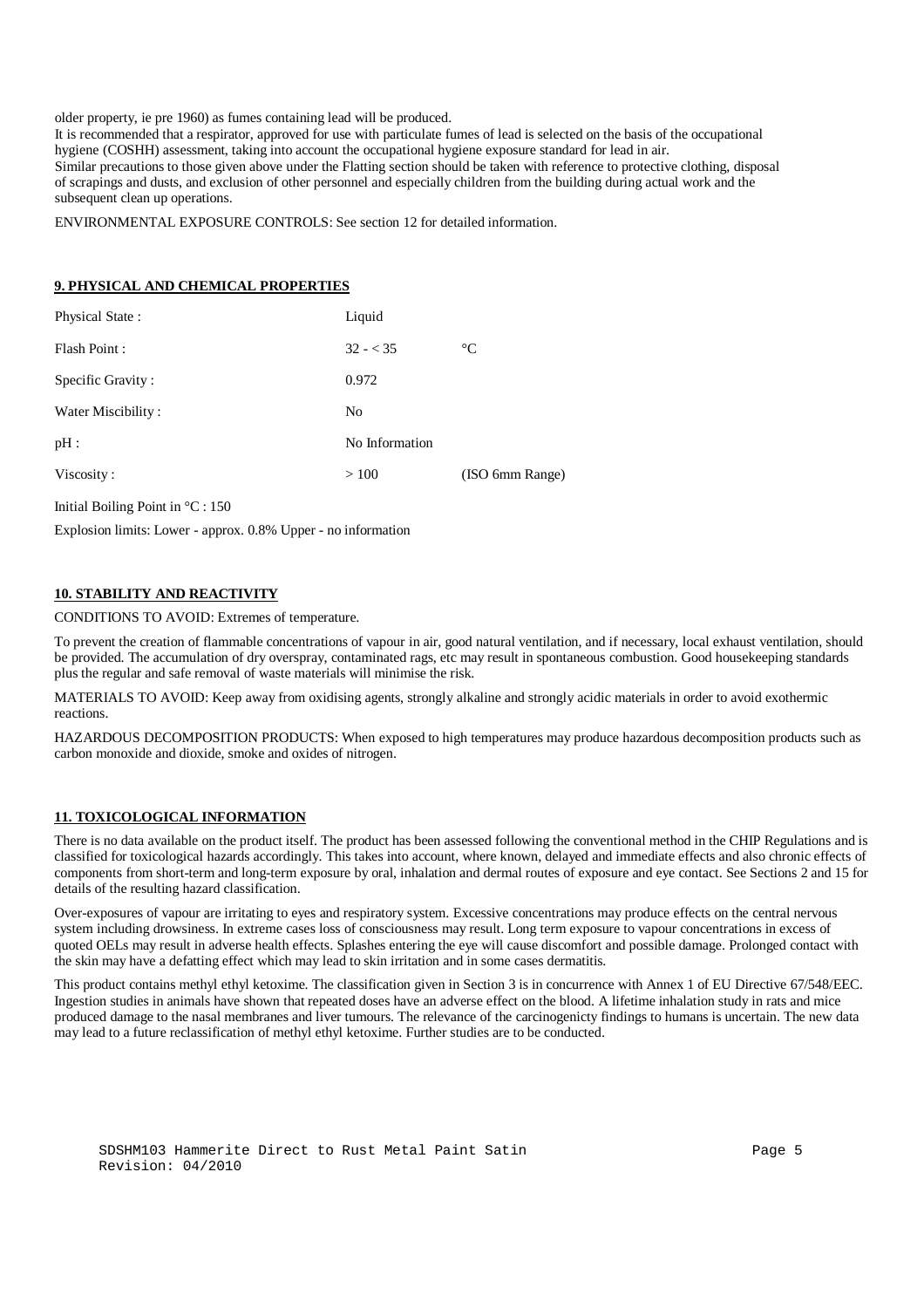#### **12. ECOLOGICAL INFORMATION**

There is no specific data available on the product itself.

The product should not be allowed to enter drains or watercourses or be deposited where it can affect ground or surface waters. The Air Pollution Control requirements of regulations made under the Environmental Protection Act may apply to the use of this product.

Products classified as Marine Pollutants are indicated as such under Transport (section 14).

Products classified as Dangerous For the Environment are indicated as such in sections 2 and 15.

Any substances in the product that are classified as Dangerous for the Environment, present at concentrations above those requiring listing are given in section 3.

## **13. DISPOSAL CONSIDERATIONS**

Wastes, including emptied containers, should be disposed of in accordance with national regulations.

CODES ACCORDING TO THE LIST OF WASTES REGULATIONS:

Product as supplied: Assigned as hazardous waste code 08 01 11\* waste paint and varnish containing organic solvents or other dangerous substances.

Part-used containers, containing dried residues of the supplied product: Assigned as hazardous waste code 08 01 11\* waste paint and varnish containing organic solvents or other dangerous substances

Used containers, rigorously scraped out and containing dried residues of the supplied product: Assigned as hazardous waste code 15 01 10<sup>\*</sup> packaging containing residues of or contaminated by dangerous substances.

"Rigorously scraped out" means removing the maximum amount of product from the container by physical or mechanical means (draining or scraping) to leave a residue or contamination that cannot be removed by such means.

These codes have been assigned based on the actual composition of the product both as supplied and as dried residues. If mixed with other wastes, the waste codes quoted may not be applicable.

## **14. TRANSPORT INFORMATION**

Transport within user's premises:

Always transport in closed containers that are upright and secure. Ensure that persons transporting the product know what to do in the event of an accident or spillage.

Transport to be in accordance with ADR for road, IMDG for sea. The transport classifications provided in this section are not valid for transport by Air. Please call the number in section 1 of this safety data sheet to obtain more information on this products classification for Air transport.

| <b>ADR Classification Information</b> |                  | <b>IMDG Classification Information</b> |                  |  |
|---------------------------------------|------------------|----------------------------------------|------------------|--|
| UN Number:                            | 1263             | UN Number:                             | 1263             |  |
| Proper Shipping Name:                 | <b>PAINT</b>     | Proper Shipping Name:                  | <b>PAINT</b>     |  |
| Hazard Class:                         | 3                | Hazard Class:                          | 3                |  |
| Sub-Hazard Class:                     |                  | Sub-Hazard Class:                      |                  |  |
| Packing Group:                        | Ш                | Packing Group:                         | Ш                |  |
| Technical Name (NOS only):            |                  | Technical Name (NOS only):             |                  |  |
| Ltd Qty Code:                         | LQ7              | Ltd Qty Maximum:                       | 5.0 litres       |  |
| Packing Instructions :                | P <sub>001</sub> | Packing Instructions:                  | P <sub>001</sub> |  |
|                                       |                  | Marine Pollutant if indicated<br>here: |                  |  |
|                                       |                  | Emergency Schedule No:                 | $F-E.S-E$        |  |

SDSHM103 Hammerite Direct to Rust Metal Paint Satin Page 6 Revision: 04/2010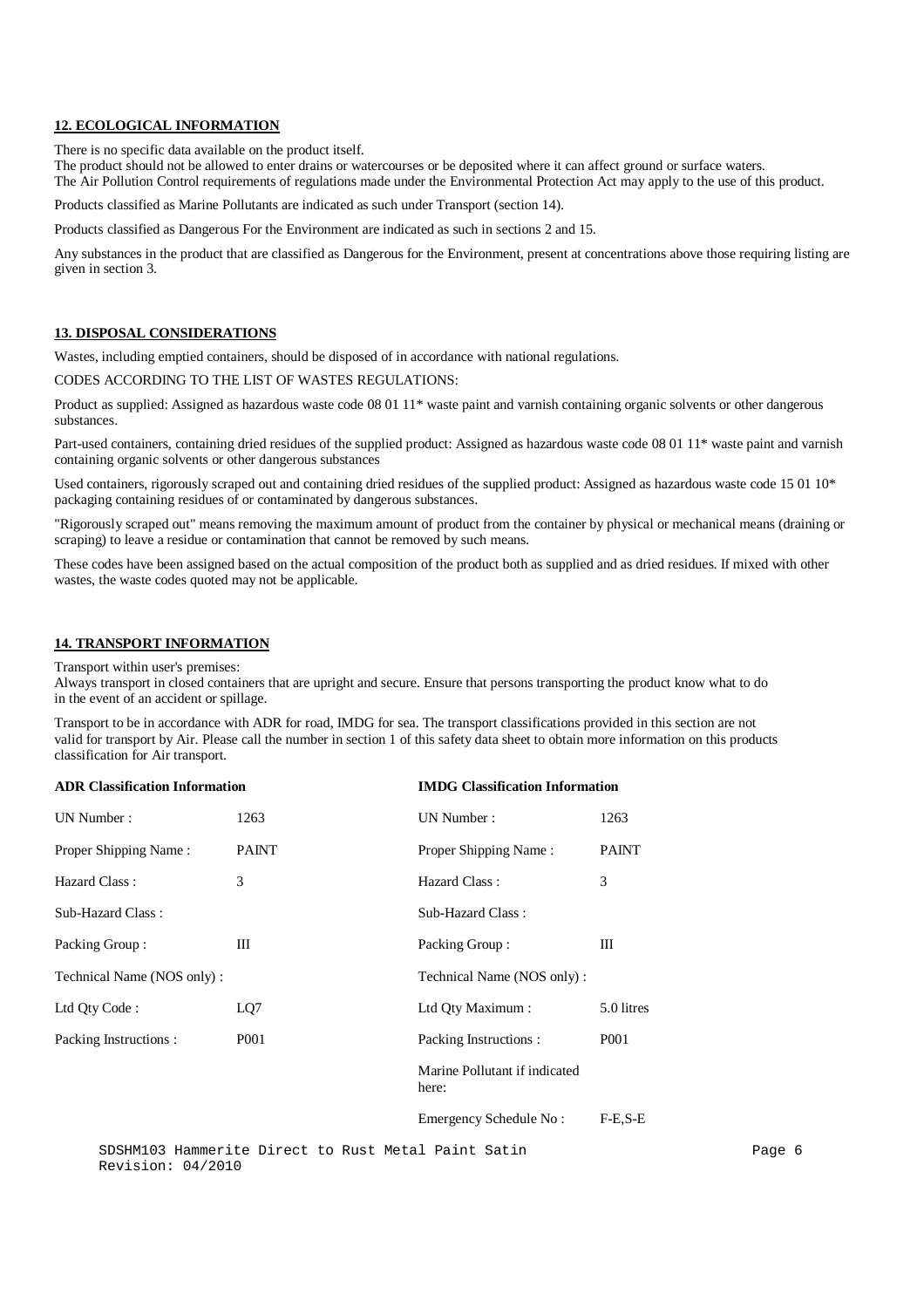Flashpoint : 32 - < 35

In pack sizes up to and including 30 litres, under the terms of 2.3.2.5, this product is not subject to the packaging, labelling and marking requirements of the IMDG Code, but both full documentation and placarding of cargo transport units is still required.

In pack sizes less than 450 litres, under the terms of 2.2.3.1.5, this product is not subject to the provisions of ADR.

## **15. REGULATORY INFORMATION**

This product has been assessed under the CHIP Regulations and is classified as follows:

| NAMED SUBSTANCES        |                                                                                                                                                                                                                |
|-------------------------|----------------------------------------------------------------------------------------------------------------------------------------------------------------------------------------------------------------|
| Contains                |                                                                                                                                                                                                                |
|                         | No substances are required to be named in this section                                                                                                                                                         |
| INDICATION(S) OF DANGER |                                                                                                                                                                                                                |
| None                    |                                                                                                                                                                                                                |
| SYMBOLS LETTER(S)       |                                                                                                                                                                                                                |
| None                    |                                                                                                                                                                                                                |
| WARNING LABEL PHRASES:  |                                                                                                                                                                                                                |
| J37                     | SOLVENT-BASED PAINT.                                                                                                                                                                                           |
| R <sub>10</sub>         | Flammable.                                                                                                                                                                                                     |
| R52/53                  | Harmful to aquatic organisms, may cause long-term adverse effects in the aquatic environment.                                                                                                                  |
| R66                     | Repeated exposure may cause skin dryness or cracking.                                                                                                                                                          |
| P99                     | Contains: ETHYL METHYL KETOXIME, COBALT CARBOXYLATE. May produce an allergic reaction.                                                                                                                         |
| S <sub>16</sub>         | Keep away from sources of ignition - no smoking.                                                                                                                                                               |
| J4                      | Contains white spirit.                                                                                                                                                                                         |
| S51                     | Use only in well ventilated areas.                                                                                                                                                                             |
| J103                    | Ensure maximum ventilation during application and drying.                                                                                                                                                      |
| J7                      | Do not use on large surface areas inside or in confined spaces.                                                                                                                                                |
| S24/25                  | Avoid contact with skin and eyes.                                                                                                                                                                              |
| J33                     | When applying it is advisable to wear eye protection.                                                                                                                                                          |
| S <sub>26</sub>         | In case of contact with eyes, rinse immediately with plenty of water and seek medical advice.                                                                                                                  |
| J34                     | After contact with skin, wash immediately with plenty of soap and water or a proprietary skin cleanser. Do<br>not use solvent, thinners or white spirit.                                                       |
| S2                      | Keep out of the reach of children.                                                                                                                                                                             |
| S46                     | If swallowed, seek medical advice immediately and show this container or label.                                                                                                                                |
| J15                     | Do not use or store by hanging on a hook.                                                                                                                                                                      |
| J16                     | Do not empty into drains or watercourses. Some local authorities have special facilities for disposing of<br>waste paint.                                                                                      |
| S61                     | Avoid release to the environment. Refer to special instructions/safety data sheets.                                                                                                                            |
| J50                     | Avoid the inhalation of dust. Wear a suitable face mask if dry sanding.                                                                                                                                        |
| J44                     | Special precautions should be taken during surface preparation of pre-1960s paint surfaces over wood and<br>metal as they may contain harmful lead.                                                            |
| J47                     | For further advice contact ICI Paints AkzoNobel.                                                                                                                                                               |
|                         | Additional advice for professional users:                                                                                                                                                                      |
| S38                     | In case of insufficient ventilation, wear suitable respiratory equipment.                                                                                                                                      |
| J106                    | For large interior surfaces or in confined spaces: when applying by brush or roller wear a suitable cartridge<br>respirator or air-fed respiratory protective equipment (RPE); when spraying wear air-fed RPE. |
| S23                     | Do not breathe spray.                                                                                                                                                                                          |
| J18                     | Before use refer to the safety data sheet.                                                                                                                                                                     |
| J110                    | This includes waste hazard categories.                                                                                                                                                                         |
|                         | Where Tand/or P' phrases are denoted, these are ICI Paints AkzoNobel or paint industry reference codes to additional phrases.                                                                                  |
|                         | Label phrase according to the Volatile Organic Compounds in Paints, Varnishes and Vehicle Refinishing Products Regulations:                                                                                    |

EU limit value for this product (cat.  $A/i$  ): 600 g/l (2007)/ 500 g/l (2010).

SDSHM103 Hammerite Direct to Rust Metal Paint Satin Page 7 Revision: 04/2010